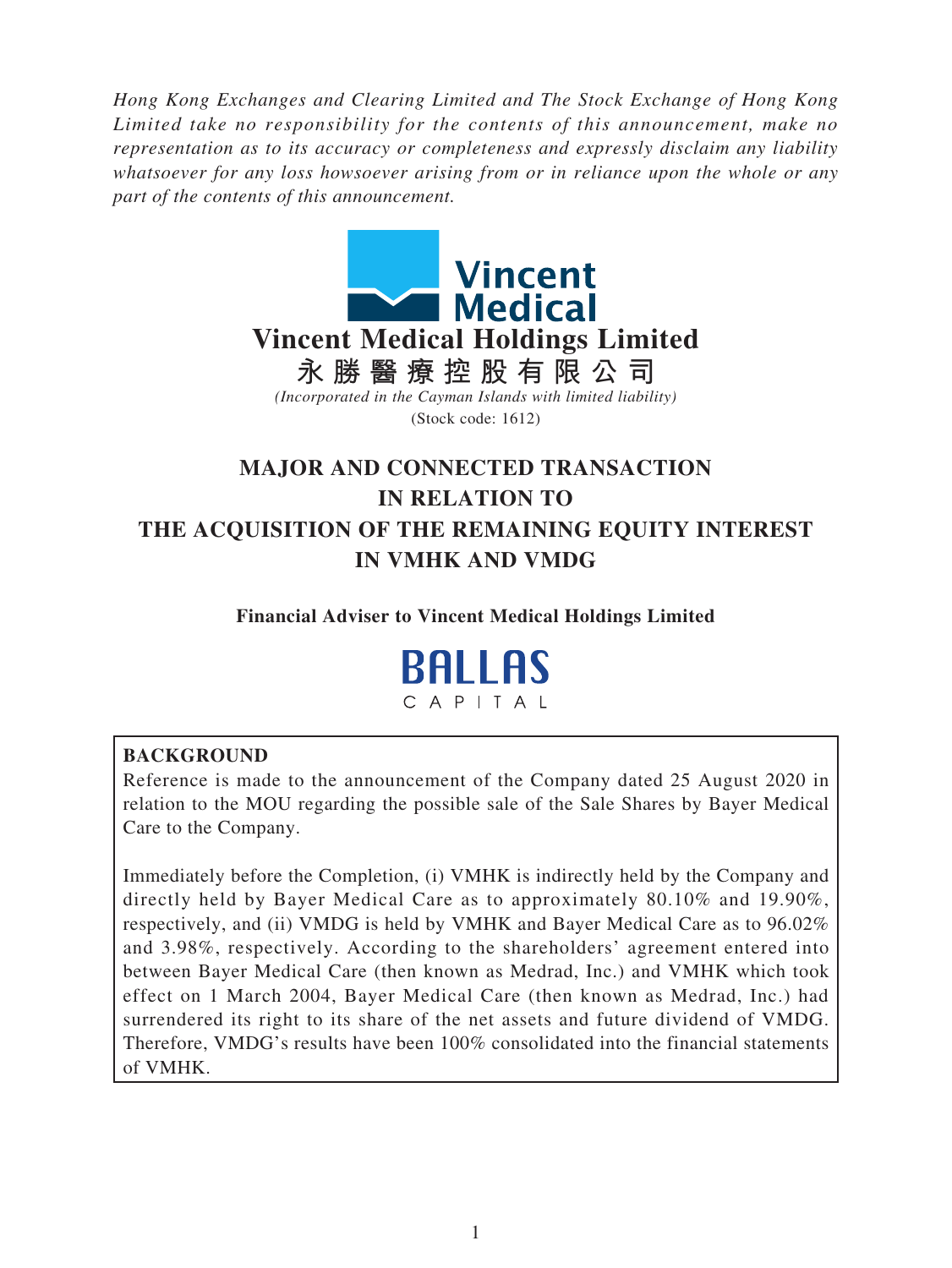# **SHARE TRANSFER AGREEMENT**

The Board is pleased to announce that on 30 October 2020 (after trading hours), the Company entered into the Share Transfer Agreement with Bayer Medical Care in respect of the Acquisition. Pursuant to the Share Transfer Agreement, the Company (as the purchaser) conditionally agreed to acquire the Sale Shares from Bayer Medical Care (as the seller) at the Consideration of HK\$67,293,604.

Completion has taken place upon the payment of the Consideration as at the date of this announcement. Accordingly, (i) VMHK and VMDG have become indirect wholly-owned subsidiaries of the Company; and (ii) Bayer Medical Care is no longer a connected person of the Company.

# **LISTING RULES IMPLICATION**

As one or more of the applicable percentage ratios under Rule 14.07 of the Listing Rules in respect of the Acquisition is more than 25% and less than 100%, the Acquisition constitutes a major transaction of the Group under Rule 14.06 of the Listing Rules and is subject to the reporting, announcement, circular and Shareholders' approval requirements under Chapter 14 of the Listing Rules.

Immediately prior to the Completion, Bayer Medical Care holds approximately 19.90% and 3.98% of VMHK and VMDG, respectively, and therefore, it is a connected person of the Company at the subsidiary level, and the Acquisition constitutes a connected transaction of the Company.

As (i) the Acquisition is a transaction between the Group and the connected persons at the subsidiary level; (ii) the Board has approved the Acquisition; and (iii) the independent non-executive Directors have confirmed that the terms of the Share Transfer Agreement and the Acquisition was fair and reasonable and that the Share Transfer Agreement was on normal commercial terms and in the interests of the Company and the Shareholders as a whole, the Acquisition is subject to the reporting and announcement, but exempt from the circular, independent financial advice and shareholders' approval requirements under Rule 14A.101 of the Listing Rules.

Furthermore, to the best of the Directors' knowledge, information and belief, (i) as no Shareholder has a material interest in the Acquisition, no Shareholder is required to abstain from voting if the Company shall be required to convene a general meeting for approving the Acquisition; and (ii) the accountants' report of VMHK Group to be contained in the circular of the Acquisition will not contain modified opinion. The Company has obtained a written approval from the Controlling Shareholders, which are, in aggregate, interested in 386,191,890 Shares, representing approximately 59.55% of the issued Shares as at the date of this announcement. Accordingly, the written shareholders' approval has been accepted in lieu of holding a general meeting for the approval of the Acquisition pursuant to Rule 14.44 of the Listing Rules. Therefore, no general meeting of the Company will be convened to approve the Acquisition.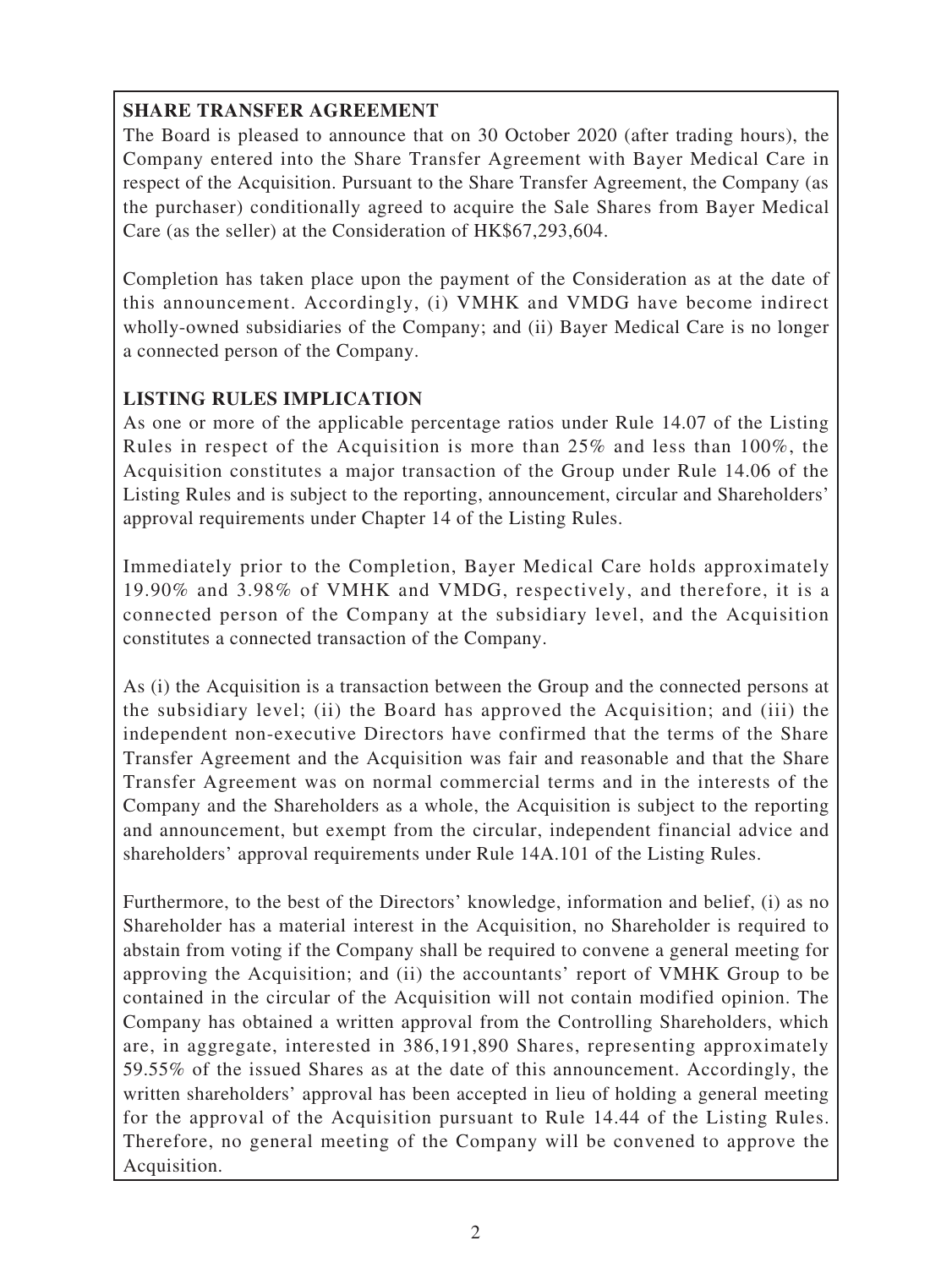## **BACKGROUND**

Reference is made to the announcement of the Company dated 25 August 2020 in relation to the MOU regarding the possible sale of the Sale Shares by Bayer Medical Care to the Company.

Immediately before the Completion, (i) VMHK is indirectly held by the Company and directly held by Bayer Medical Care as to approximately 80.10% and 19.90%, respectively, and (ii) VMDG is held by VMHK and Bayer Medical Care as to 96.02% and 3.98%, respectively. According to the shareholders' agreement entered into between Bayer Medical Care (then known as Medrad, Inc.) and VMHK which took effect on 1 March 2004, Bayer Medical Care (then known as Medrad, Inc.) had surrendered its right to its share of the net assets and future dividend of VMDG. Therefore, VMDG's results have been 100% consolidated into the financial statements of VMHK.

#### **SHARE TRANSFER AGREEMENT**

The Board is pleased to announce that on 30 October 2020 (after trading hours), the Company entered into the Share Transfer Agreement with Bayer Medical Care in respect of the Acquisition. Pursuant to the Share Transfer Agreement, the Company (as the purchaser) conditionally agreed to acquire the Sale Shares from Bayer Medical Care (as the seller) at the Consideration of HK\$67,293,604.

The principal terms of the Share Transfer Agreement are as follow:

#### **Date**

30 October 2020 (after trading hours)

#### **Parties**

Purchaser: the Company; and

Vendor: Bayer Medical Care, a connected person of the Company at the subsidiary level immediately before Completion.

#### **Subject Matter**

The Company conditionally agreed to purchase and accept, and Bayer Medical Care conditionally agreed to sell, assign and transfer to the Company, the Sale Shares.

Immediately before the Completion, (i) VMHK is indirectly held by the Company and directly held by Bayer Medical Care as to approximately 80.10% and 19.90%, respectively, and (ii) VMDG is held by VMHK and Bayer Medical Care as to 96.02% and 3.98%, respectively.

The 1,718,861 shares in VMHK, representing approximately 19.90% of its issued shares, was subscribed for by Bayer Medical Care (then known as Medrad, Inc.) at the cost of HK\$2,895,450 in March 2004, while the equity interest of 3.98% in VMDG represented the capital contributed by Bayer Medical Care (then known as Medrad, Inc.) at the cost of HK\$597,000 in October 2003 when VMDG was established.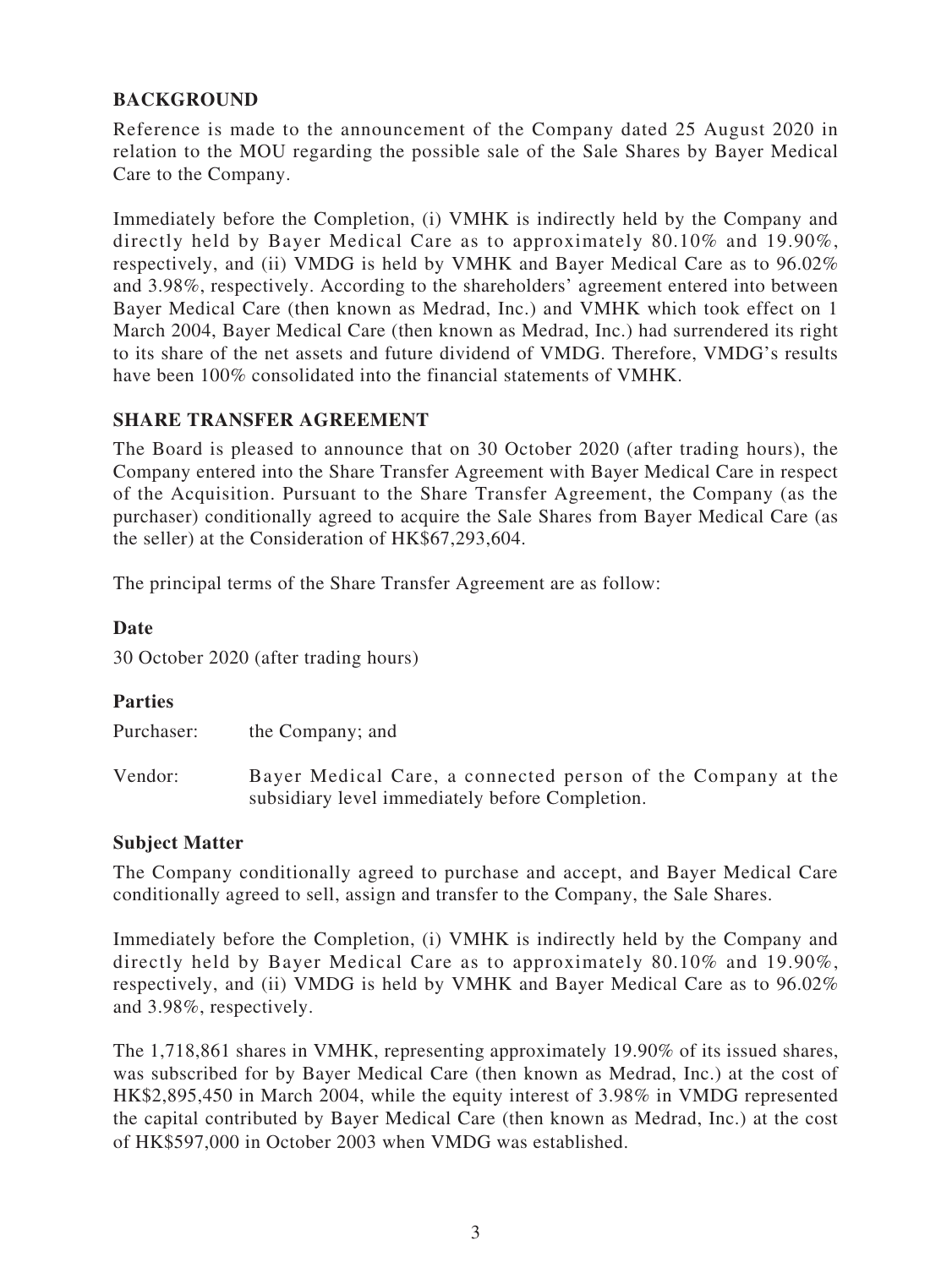## **Consideration**

The Consideration for the Acquisition paid by the Company to Bayer Medical Care is HK\$67,293,604, payable in cash upon the signing of the Share Transfer Agreement.

The Group financed the Consideration by the internal financial resources and bank borrowings of the Group.

#### **Basis of determination**

The Consideration was determined after arm's length negotiations between the Company and Bayer Medical Care with reference to (i) the historical financial performance and business prospects of VMHK and VMDG; and (ii) the factors as set out in the section headed "Reasons for and Benefits of the Acquisition". The Consideration implies a historic price-to-earnings ratio of 10.9 times based on the audited net profit of VMHK for the year ended 31 December 2019.

## **Completion**

Completion has taken place upon the payment of the Consideration as at the date of this announcement. Accordingly, (i) VMHK and VMDG have become indirect wholly-owned subsidiaries of the Company; and (ii) Bayer Medical Care is no longer a connected person of the Company.

## **SHAREHOLDING STRUCTURES BEFORE AND AFTER THE ACQUISITION**

The following are the shareholding structures of the Target Companies (i) immediately before Completion; and (ii) immediately after Completion:

# **(i) Immediately before Completion**

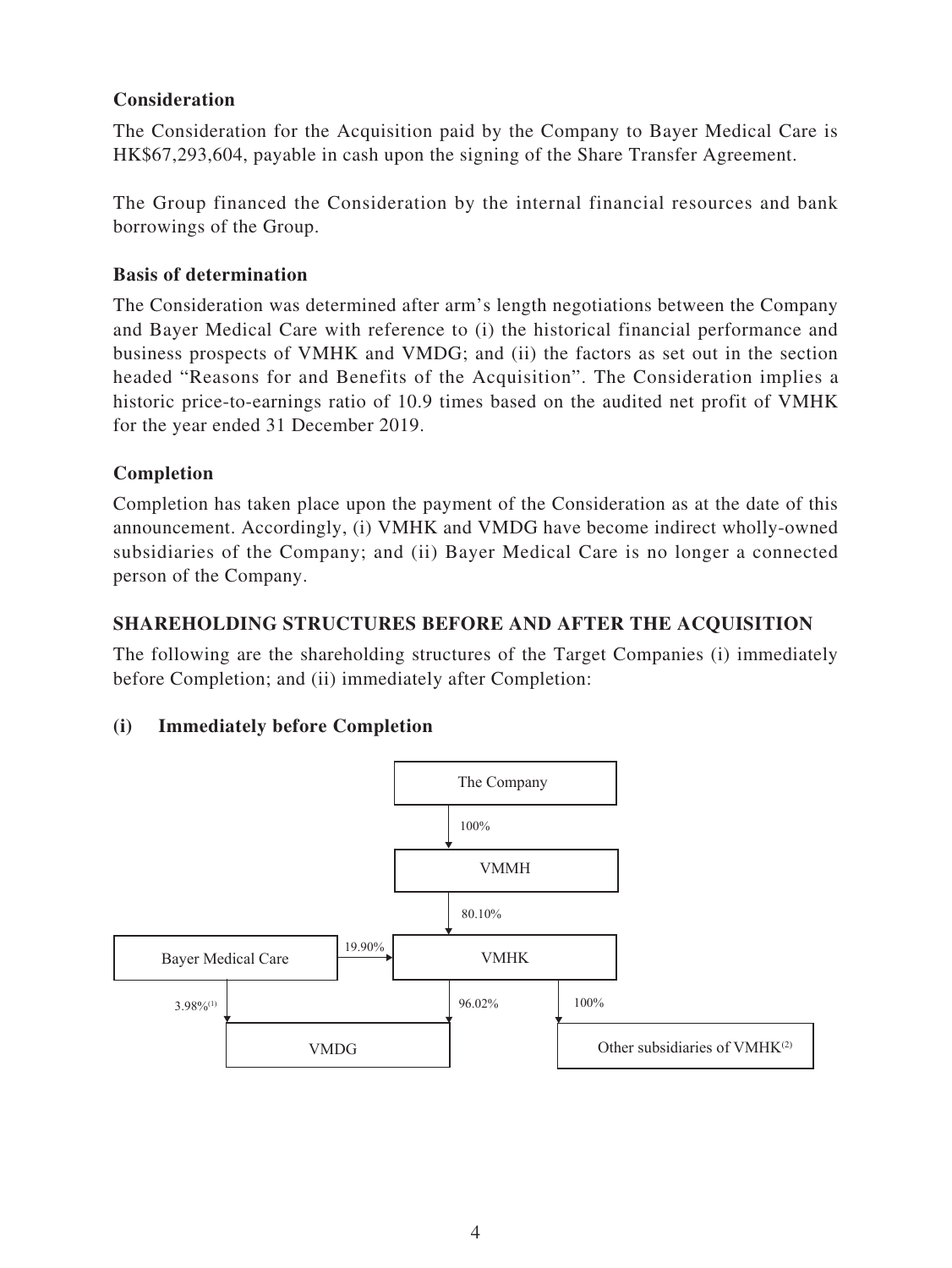## **(ii) Immediately after Completion**



*Notes:*

- *1. According to the shareholders' agreement entered into between Bayer Medical Care (then known as Medrad, Inc.) and VMHK which took effect on 1 March 2004, Bayer Medical Care (then known as Medrad, Inc.) had surrendered its right to its share of the net assets and future dividend of VMDG. Therefore, VMDG's results have been 100% consolidated into the financial statements of VMHK.*
- *2. Other subsidiaries of VMHK are (i) Vincent Medical Care Company Limited, which is principally engaged in the trading of medical devices and investment holding; (ii) Vincent Medical Technology Company Limited, which is an inactive company; and (iii) Vincent Medical R&D Limited, which is an inactive company. All of which are incorporated in Hong Kong.*
- *3. The instrument of transfer and bought and sold notes of the 1,718,861 shares in VMHK, representing approximately 19.90% of its issued shares, and 3.98% equity interest in VMDG were executed by VMMH and VMHK, as the nominees of the Company, respectively. Accordingly, the shares in VMHK and equity interest in VMDG were transferred to VMMH and VMHK, respectively.*

# **INFORMATION OF THE TARGET COMPANIES**

VMHK is a company incorporated in Hong Kong and is principally engaged in the trading of medical devices and investment holding.

VMDG is a company established in the PRC and is principally engaged in the manufacturing of medical devices.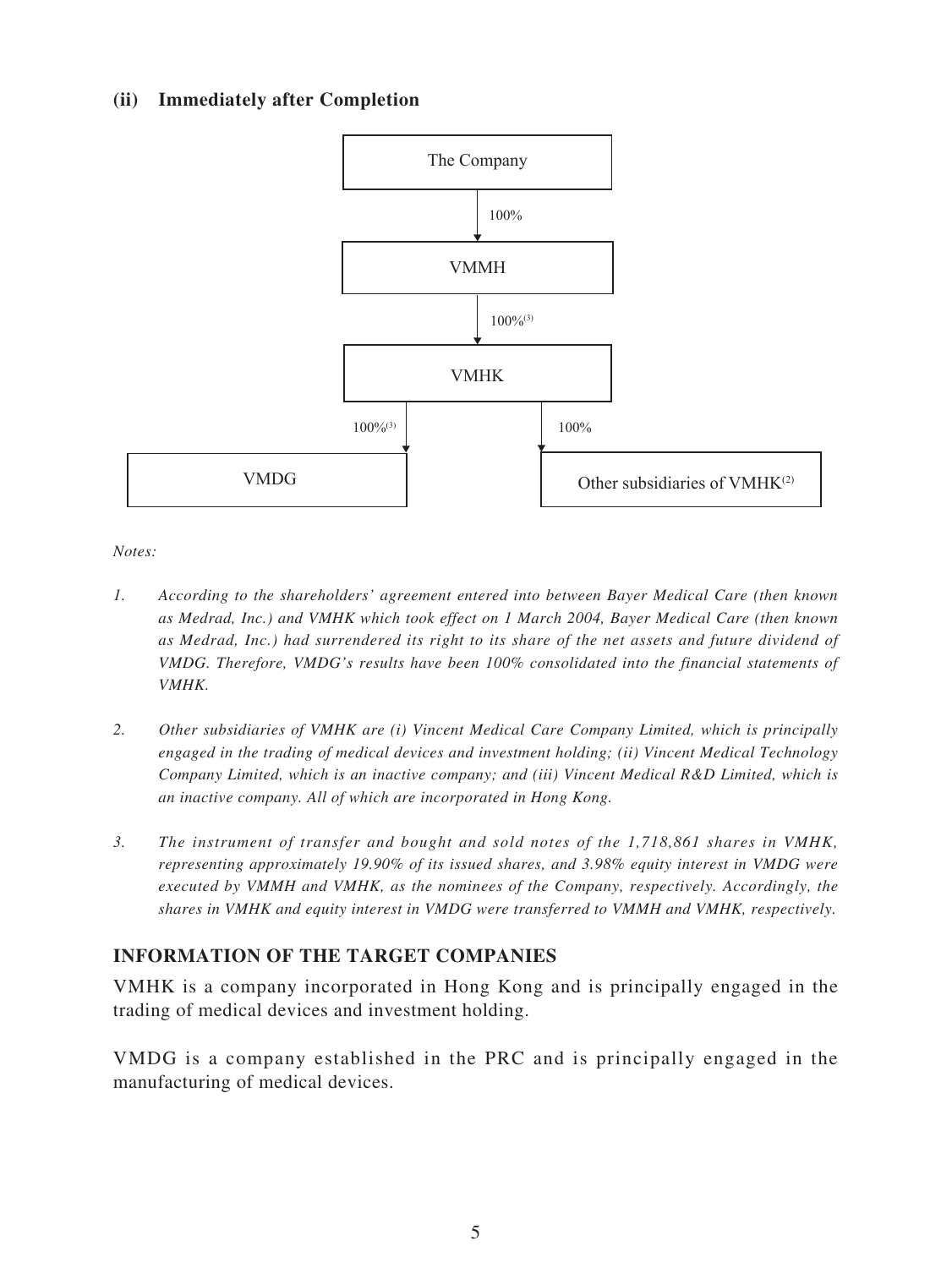According to the shareholders' agreement entered into between Bayer Medical Care (then known as Medrad, Inc.) and VMHK which took effect on 1 March 2004, Bayer Medical Care (then known as Medrad, Inc.) had surrendered its right to its share of the net assets and future dividend of VMDG. Therefore, VMDG's results have been 100% consolidated into the financial statements of VMHK. The table below sets out certain audited financial information of VMHK for the years ended 31 December 2018 and 2019 prepared in accordance with the Hong Kong Financial Reporting Standards:

|                            | Year ended                        | <b>Year ended</b> |
|----------------------------|-----------------------------------|-------------------|
|                            | 31 December 2018 31 December 2019 |                   |
|                            | (audited)                         | (audited)         |
|                            | HK\$'000                          | <b>HK\$'000</b>   |
| Revenue                    | 387,687                           | 389,153           |
| Net profit before taxation | 43,743                            | 33,415            |
| Net profit after taxation  | 39,716                            | 31,084            |

The audited consolidated net asset value of VMHK as at 30 June 2020 is approximately HK\$391.2 million. On 22 October 2020, VMHK declared an interim dividend of approximately HK\$80.4 million, which was payable on or before 30 October 2020 to the shareholders whose names appear on the register of members of VMHK as at 22 October 2020.

## **REASONS FOR AND BENEFITS OF THE ACQUISITION**

The Group is principally engaging in the research and development, manufacture and sales of medical devices focusing on respiratory support, imaging contrast media power injector disposables and orthopaedic and rehabilitation products.

Bayer Medical Care develops, manufactures and markets equipment and products used in angiography, computed tomography and magnetic resonance imaging. Bayer Medical Care is a wholly-owned subsidiary of Bayer AG, a German multinational pharmaceutical and life sciences company.

The Acquisition will allow the Group to gain full control of its OEM business segment to diversify its service portfolio and customer base and to enhance efficiency of operations through elimination of resources expended on shareholders' communications. It will also reduce the scale of connected transactions of the Company as the Bayer Group is one of the major customers of the Group. Furthermore, the Consideration is considered reasonable and the Acquisition is considered to be accretive to the value of the Group.

The Board has assessed the impact of the Acquisition on the existing business with the Bayer Group and believes that the Group will continue to maintain a strong and committed long-term business relationship with the Bayer Group going forward. Under the current supply agreement with the Bayer Group, the Group has recently been awarded a new OEM project in the development and production of certain new computed tomography injector consumables for the Bayer Group.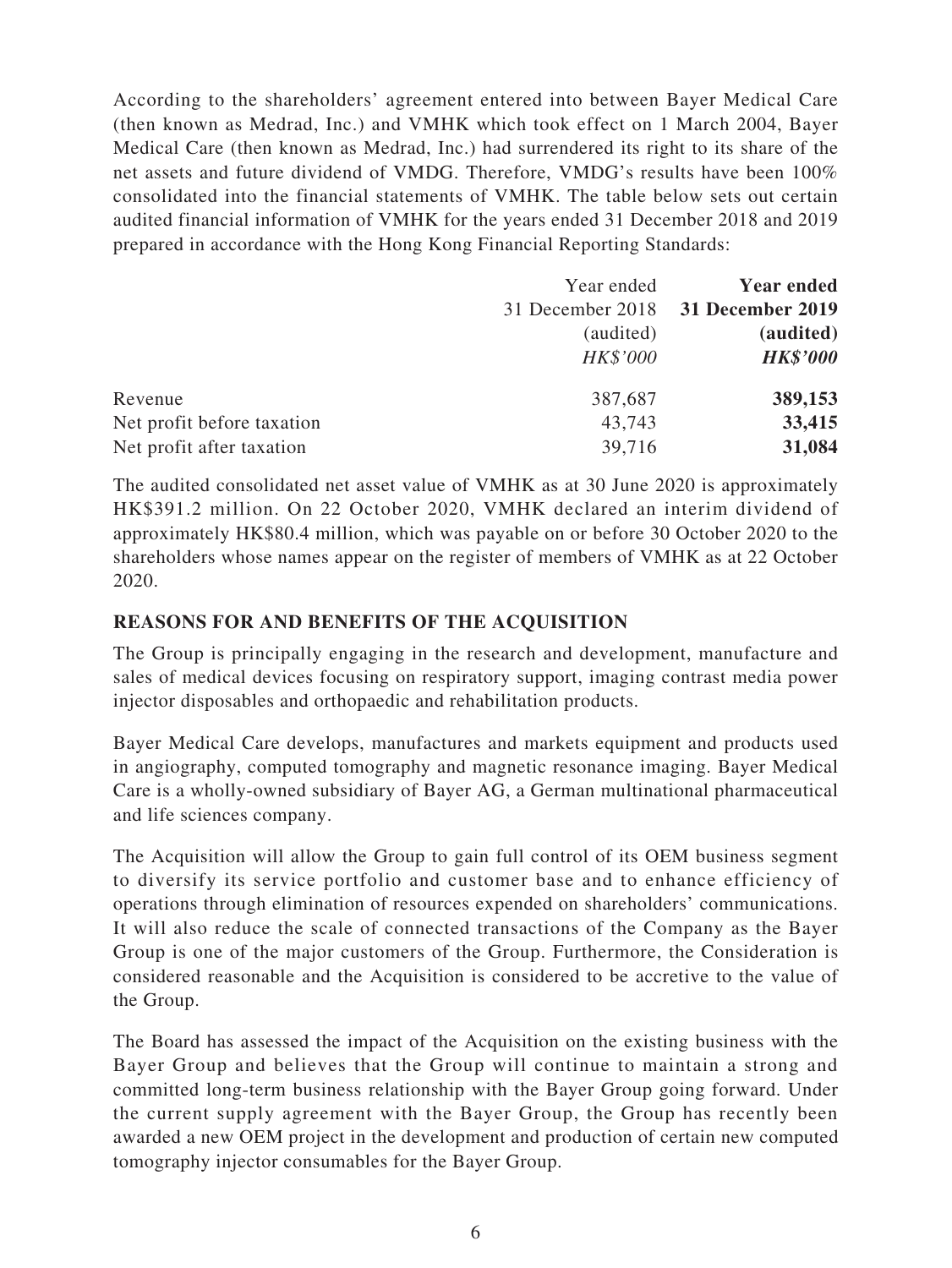The Directors (including the independent non-executive Directors) consider that the terms of the Share Transfer Agreement and the Acquisition is fair and reasonable and that the Share Transfer Agreement is on normal commercial terms and in the interests of the Company and the Shareholders as a whole.

## **LISTING RULES IMPLICATIONS**

As one or more of the applicable percentage ratios under Rule 14.07 of the Listing Rules in respect of the Acquisition is more than 25% and less than 100%, the Acquisition constitutes a major transaction of the Group under Rule 14.06 of the Listing Rules and is subject to the reporting, announcement, circular and Shareholders' approval requirements under Chapter 14 of the Listing Rules.

Immediately prior to the Completion, Bayer Medical Care held approximately 19.90% and 3.98% of VMHK and VMDG, respectively, and therefore, it is a connected person of the Company at the subsidiary level, and the Acquisition constitutes a connected transaction of the Company.

As (i) the Acquisition is a transaction between the Group and the connected persons at the subsidiary level; (ii) the Board has approved the Acquisition; and (iii) the independent non-executive Directors have confirmed that the terms of the Share Transfer Agreement and the Acquisition was fair and reasonable and that the Share Transfer Agreement was on normal commercial terms and in the interests of the Company and the Shareholders as a whole, the Acquisition is subject to the reporting and announcement, but exempt from the circular, independent financial advice and shareholders' approval requirements under Rule 14A.101 of the Listing Rules.

Furthermore, to the best of the Directors' knowledge, information and belief, (i) as no Shareholder has a material interest in the Acquisition, no Shareholder is required to abstain from voting if the Company shall be required to convene a general meeting for approving the Acquisition; and (ii) the accountants' report of VMHK Group to be contained in the circular of the Acquisition will not contain modified opinion. The Company has obtained a written approval from the Controlling Shareholders, which are, in aggregate, interested in 386,191,890 Shares, representing approximately 59.55% of the issued Shares as at the date of this announcement. Accordingly, the written shareholders' approval has been accepted in lieu of holding a general meeting for the approval of the Acquisition pursuant to Rule 14.44 of the Listing Rules. Therefore, no general meeting of the Company will be convened to approve the Acquisition.

# **GENERAL**

Unless otherwise permitted under, and subject to the Listing Rules, a circular containing, among other things, (i) further details of the Acquisition; (ii) the financial and general information of the Group; (iii) the accountants' report of VMHK Group; and (iv) the unaudited pro forma financial information of the Group as enlarged by the Acquisition will be despatched to the Shareholders on or before 20 November 2020.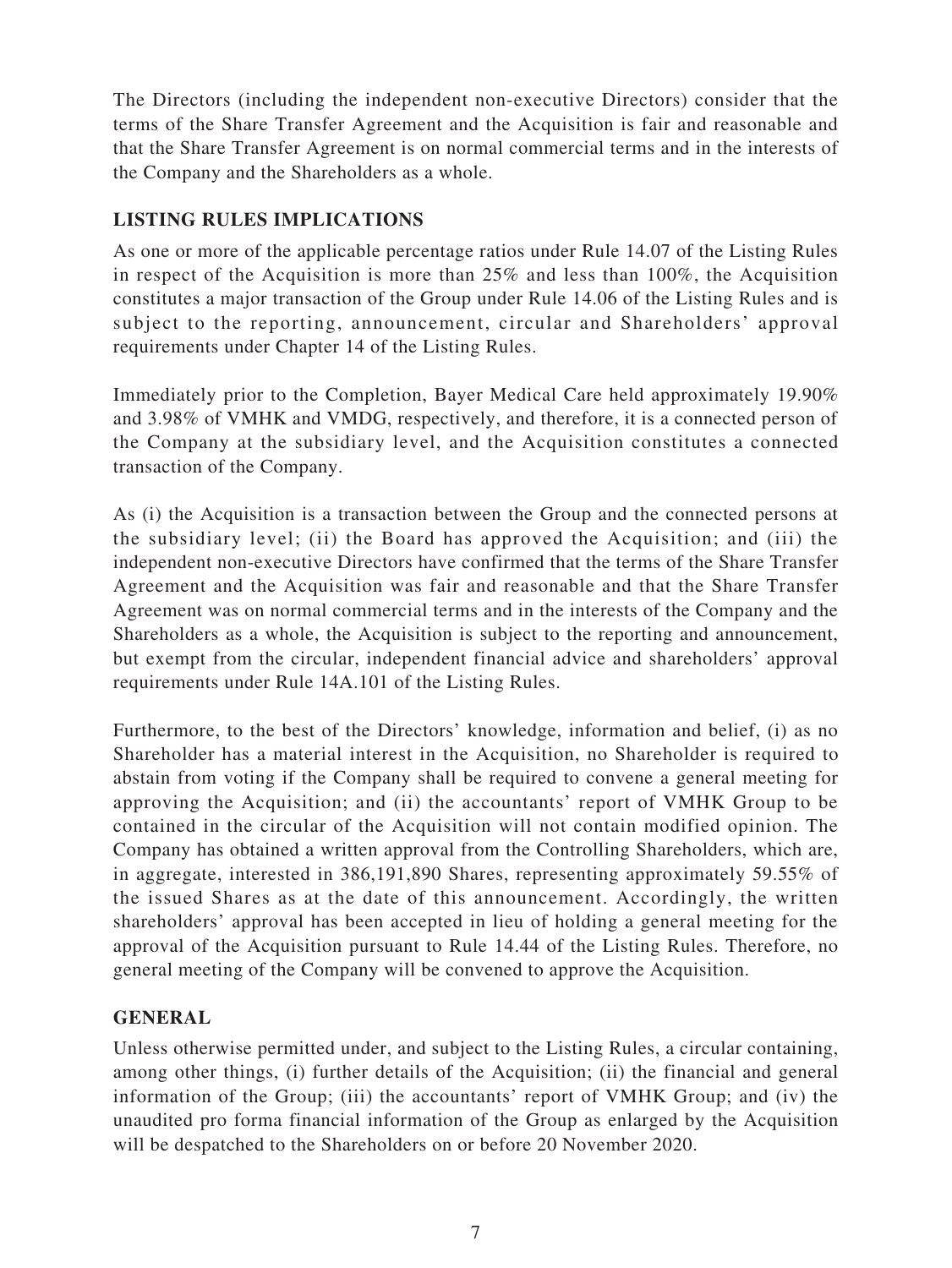# **DEFINITIONS**

| "Acquisition"              | the acquisition of the Sale Shares by the Company from<br>Bayer Medical Care, as contemplated under the Share<br><b>Transfer Agreement</b>                                                                                                                                                                                                                                                                                                                                                                                                                                                               |
|----------------------------|----------------------------------------------------------------------------------------------------------------------------------------------------------------------------------------------------------------------------------------------------------------------------------------------------------------------------------------------------------------------------------------------------------------------------------------------------------------------------------------------------------------------------------------------------------------------------------------------------------|
| "Bayer AG"                 | a company headquartered in Germany and which shares<br>are listed on the stock exchanges in Frankfurt, Berlin,<br>Dusseldorf, Hamburg, Hannover, Stuttgart and Munich<br>in Germany                                                                                                                                                                                                                                                                                                                                                                                                                      |
| "Bayer Group"              | Bayer AG and its subsidiaries                                                                                                                                                                                                                                                                                                                                                                                                                                                                                                                                                                            |
| "Bayer Medical Care"       | Bayer Medical Care Inc., a wholly-owned subsidiary of<br>Bayer AG                                                                                                                                                                                                                                                                                                                                                                                                                                                                                                                                        |
| "Board"                    | the board of Directors                                                                                                                                                                                                                                                                                                                                                                                                                                                                                                                                                                                   |
| "Company"                  | Vincent Medical Holdings Limited (永勝醫療控股有限<br>公司), an exempted company incorporated in the<br>Cayman Islands with limited liability and the Shares of<br>which are listed on the main board of the Stock<br>Exchange                                                                                                                                                                                                                                                                                                                                                                                     |
| "Completion"               | completion of the Acquisition in accordance with the<br>terms and conditions of the Share Transfer Agreement                                                                                                                                                                                                                                                                                                                                                                                                                                                                                             |
| "connected person(s)"      | has the meaning ascribed thereto under the Listing<br>Rules                                                                                                                                                                                                                                                                                                                                                                                                                                                                                                                                              |
| "Consideration"            | the consideration for the Acquisition                                                                                                                                                                                                                                                                                                                                                                                                                                                                                                                                                                    |
| "Controlling Shareholders" | Mr. Choi, Ms. Liu and VRI, who are interested in<br>386,191,890 Shares (representing approximately<br>59.55% of the issued Shares of the Company as at the<br>date of this announcement), and are the controlling<br>shareholders who jointly control their respective<br>interests in the Company within the meaning of the<br>Listing Rules. VRI is held as to 57.89% by Mr. Choi<br>and $42.11\%$ by Ms. Liu and interested in $382,189,890$<br>Shares. In addition to his indirect shareholding interests<br>in the Company held through VRI, Mr. Choi is directly<br>interested in 4,002,000 Shares |
| "Directors"                | the directors of the Company                                                                                                                                                                                                                                                                                                                                                                                                                                                                                                                                                                             |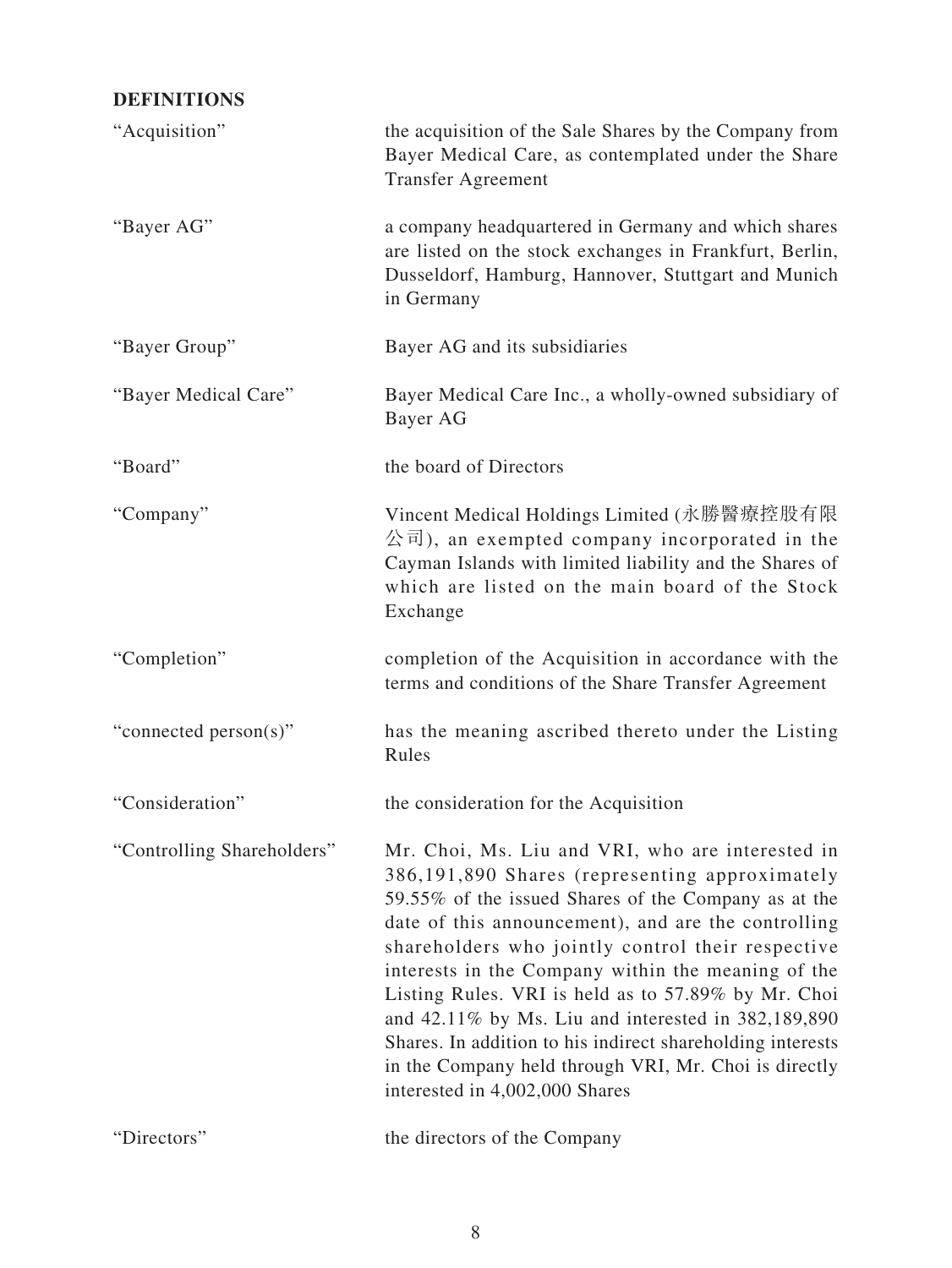| "Group"                    | the Company and its subsidiaries                                                                                                                                                                          |
|----------------------------|-----------------------------------------------------------------------------------------------------------------------------------------------------------------------------------------------------------|
| "HK\$"                     | Hong Kong dollars, the lawful currency of Hong Kong                                                                                                                                                       |
| "Hong Kong"                | Hong Kong Special Administrative Region of the PRC                                                                                                                                                        |
| "Listing Rules"            | the Rules Governing the Listing of Securities on the<br><b>Stock Exchange</b>                                                                                                                             |
| "MOU"                      | the memorandum of understanding dated 25 August<br>2020 entered into between Bayer Medical Care and the<br>Company regarding the possible sale of the Sale Shares<br>by Bayer Medical Care to the Company |
| "Mr. Choi"                 | Mr. Choi Man Shing, the chairman and executive<br>Director of the Company and the spouse of Ms. Liu                                                                                                       |
| "Ms. Liu"                  | Ms. Liu Pui Ching, the spouse of Mr. Choi                                                                                                                                                                 |
| "OEM"                      | original equipment manufacturing                                                                                                                                                                          |
| "PRC"                      | the People's Republic of China                                                                                                                                                                            |
| "Sale Shares"              | 1,718,861 shares in VMHK, representing<br>approximately 19.90% of its issued shares, and 3.98%<br>equity interest in VMDG, held by Bayer Medical Care                                                     |
| "Share $(s)$ "             | ordinary share(s) of HK\$0.01 each in the share capital<br>of the Company                                                                                                                                 |
| "Share Transfer Agreement" | the conditional share transfer agreement dated 30<br>October 2020 entered into between the Company and<br>Bayer Medical Care in relation to the Acquisition                                               |
| "Shareholder(s)"           | $holder(s)$ of the Share $(s)$                                                                                                                                                                            |
| "Stock Exchange"           | The Stock Exchange of Hong Kong Limited                                                                                                                                                                   |
| "Target Companies"         | <b>VMHK</b> and <b>VMDG</b>                                                                                                                                                                               |